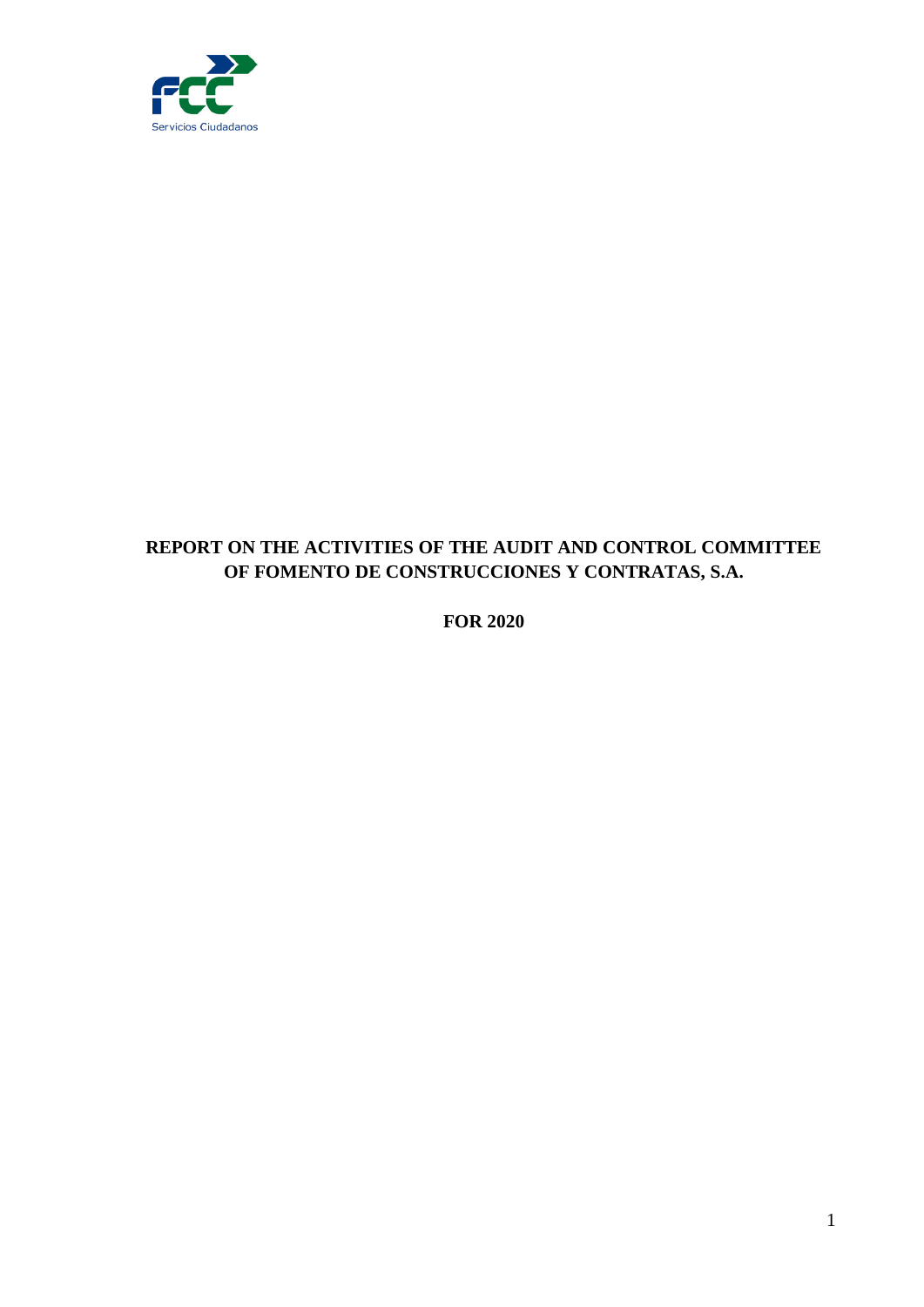

## **Contents**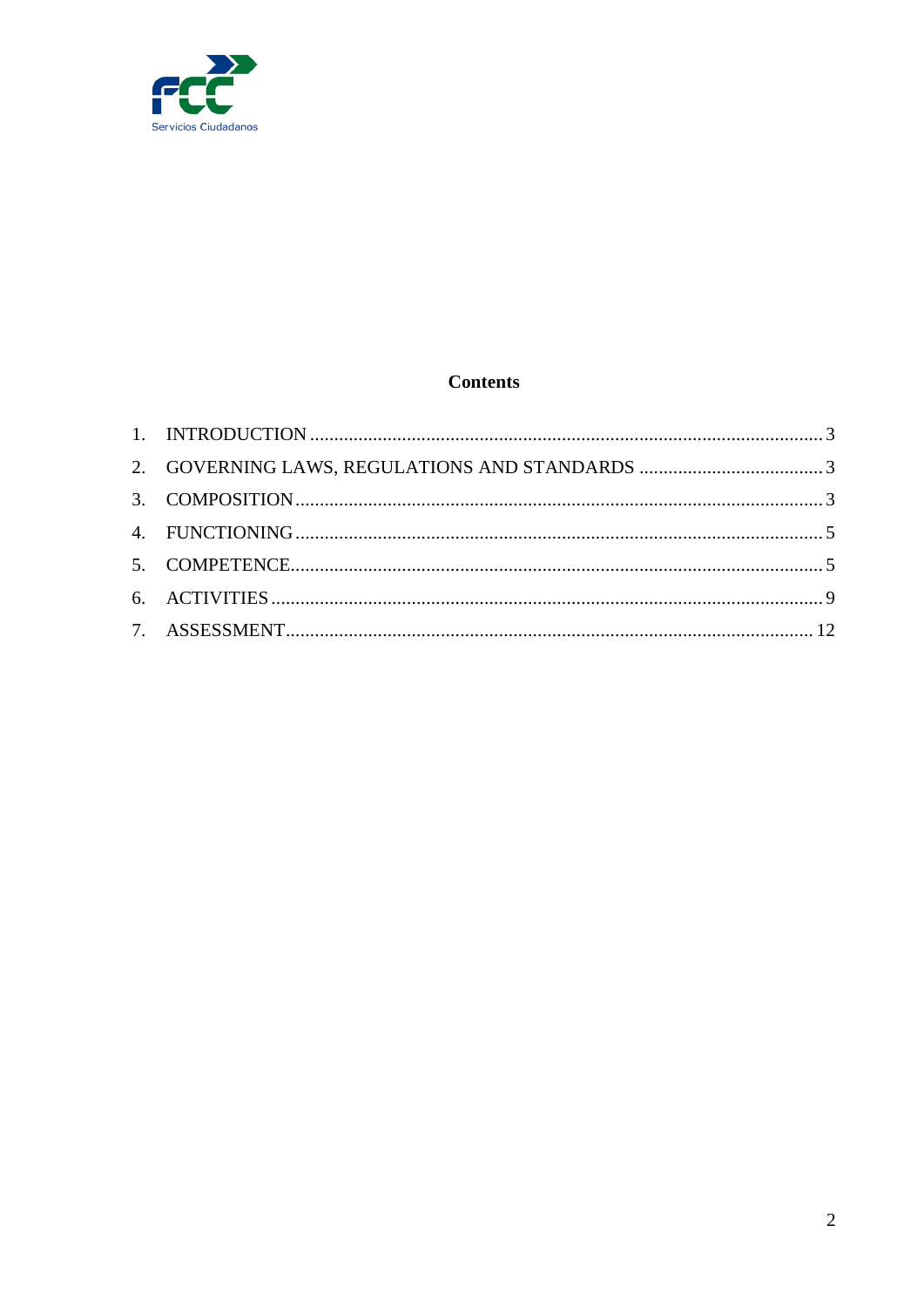

## <span id="page-2-0"></span>**1. INTRODUCTION**

The Audit and Control Committee (hereinafter referred to as the "**Committee**" or the **"ACC"**) of Fomento de Construcciones y Contratas, S.A. (hereinafter referred to as **"FCC"** or the **"Company"**), as established in article 40.7 of the Company Bylaws and articles 37.7 of the Regulations of the Board of Directors, has drawn up this report on its activities and operations during 2020 (hereinafter referred to as the **"ACC Report"**), in accordance with CNMV Technical Guide 3/2017 published by the Spanish Securities Market Commission (CNMV) regarding the Audit Committees of Public-Interest Entities (hereinafter referred to as the **"CNMV Technical Guide"**) and generally accepted good corporate governance practices.

### <span id="page-2-1"></span>**2. GOVERNING LAWS, REGULATIONS AND STANDARDS**

The composition, powers and functions of the ACC are governed by the Company's Bylaws (article 40) and the Regulations of the Board of Directors (article 37) based on the provisions of article 529 *nonies* of the Corporate Enterprises Act, the Spanish Account Auditing Act (Law 22/2015), and the recommendations of the Code of Good Governance for Listed Companies published by the CNMV on 26 June 2020.

## <span id="page-2-2"></span>**3. COMPOSITION**

Articles 40.1 of the Company Bylaws and 37.1 of the Regulations of the Board of Directors stipulate that the Board of Directors must have an Audit and Control Committee, without executive functions but with the powers to report, advise and propose within its sphere of activity. The committee shall comprise a minimum of three (3) and a maximum of six (6) directors appointed by the Board of Directors in consideration of their knowledge and experience in accounting, auditing or risk management, following a prior report by the Appointments and Remuneration Committee (hereinafter referred to as the "**ARC**"), for a period not exceeding their term as directors and without prejudice to the possibility of being reelected indefinitely, to the extent that this is also the case as directors.

As provided for under article 16.5 of the Regulations of the Board of Directors, the Board Secretary will provide every new Director with a copy of the Company Bylaws, these Regulations, the Code of Ethics of the FCC Group, the Internal Code of Conduct regarding the Securities Market, the most recent separate and consolidated financial statements and management reports approved at the General Meeting, the auditor's reports corresponding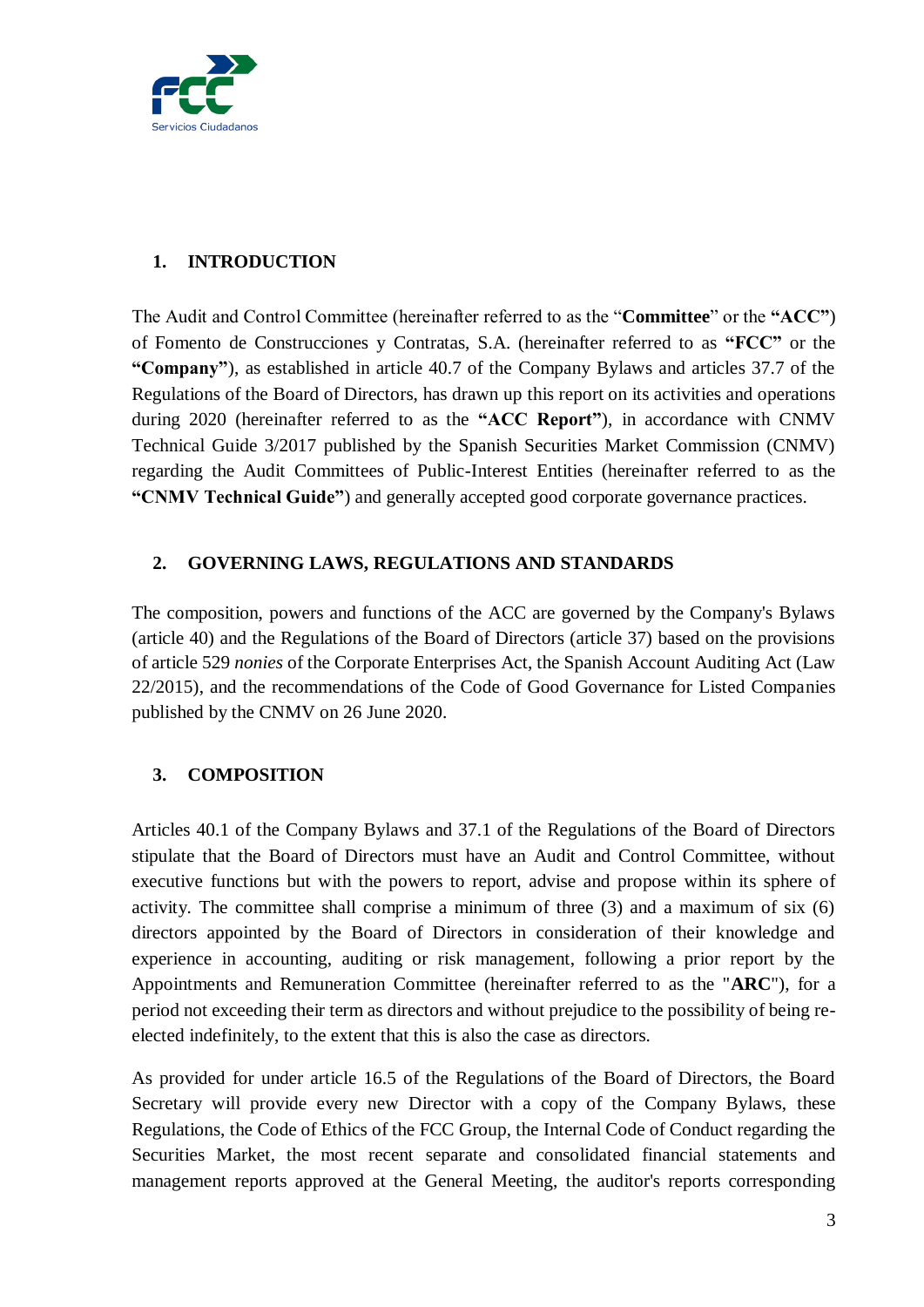

thereto, and the latest financial information disclosed to the markets. New directors will also be informed of the identity of the statutory auditors and their contact persons.

ACC members must all be non-executive directors, with a majority of independent directors. One member shall be appointed on the basis of his/her knowledge and experience in accounting, auditing or both. Overall, ACC members shall have the pertinent technical knowledge in relation to the Company's sector of activity.

The ACC elects its Chairman from among its independent members and may also elect a Deputy Chairman. The duration of their mandates may not exceed four (4) years or the duration of their status as ACC members, and they may be re-elected after one year has elapsed since the end of their previous term at the post. The Committee must also have a Secretary and, where applicable, a Deputy Secretary, who may not be a Committee member.

| <b>Name</b>                             | <b>Category</b>         | Post                 | Date of last<br>appointment |
|-----------------------------------------|-------------------------|----------------------|-----------------------------|
| <b>Manuel Gil</b><br><b>Madrigal</b>    | Independent<br>Director | Chairman             | 08/05/2019                  |
| Juan<br>Rodríguez<br><b>Torres</b>      | Proprietary<br>Director | <b>Voting Member</b> | 02/06/2020                  |
| <b>Henri Proglio</b>                    | Independent<br>Director | <b>Voting Member</b> | 08/05/2019                  |
| <b>Álvaro</b><br>Vázquez de<br>Lapuerta | Independent<br>Director | <b>Voting Member</b> | 08/05/2019                  |
| <b>Felipe Bernabé</b><br>García Pérez   | Secretary               | Non-voting<br>Member |                             |

At 31 December 2020, the composition of the ACC was as follows:

In keeping with articles 529 quaterdecies of the of the Corporate Enterprises Act and 37.2 of the Regulations of the Board of Directors, at least one ACC member will have knowledge and experience in accounting, auditing or risk management for the diligent fulfilment of obligations. In this regard, the Independent Directors Manuel Gil Madrigal and Álvaro Vázquez de Lapuerta meet this requirement. Additionally all members of the committee must have the pertinent technical knowledge in relation to the sector in which the Company operates.

The professional profile and experience provided by ACC members are available on the Company's corporate website (www.fcc.es)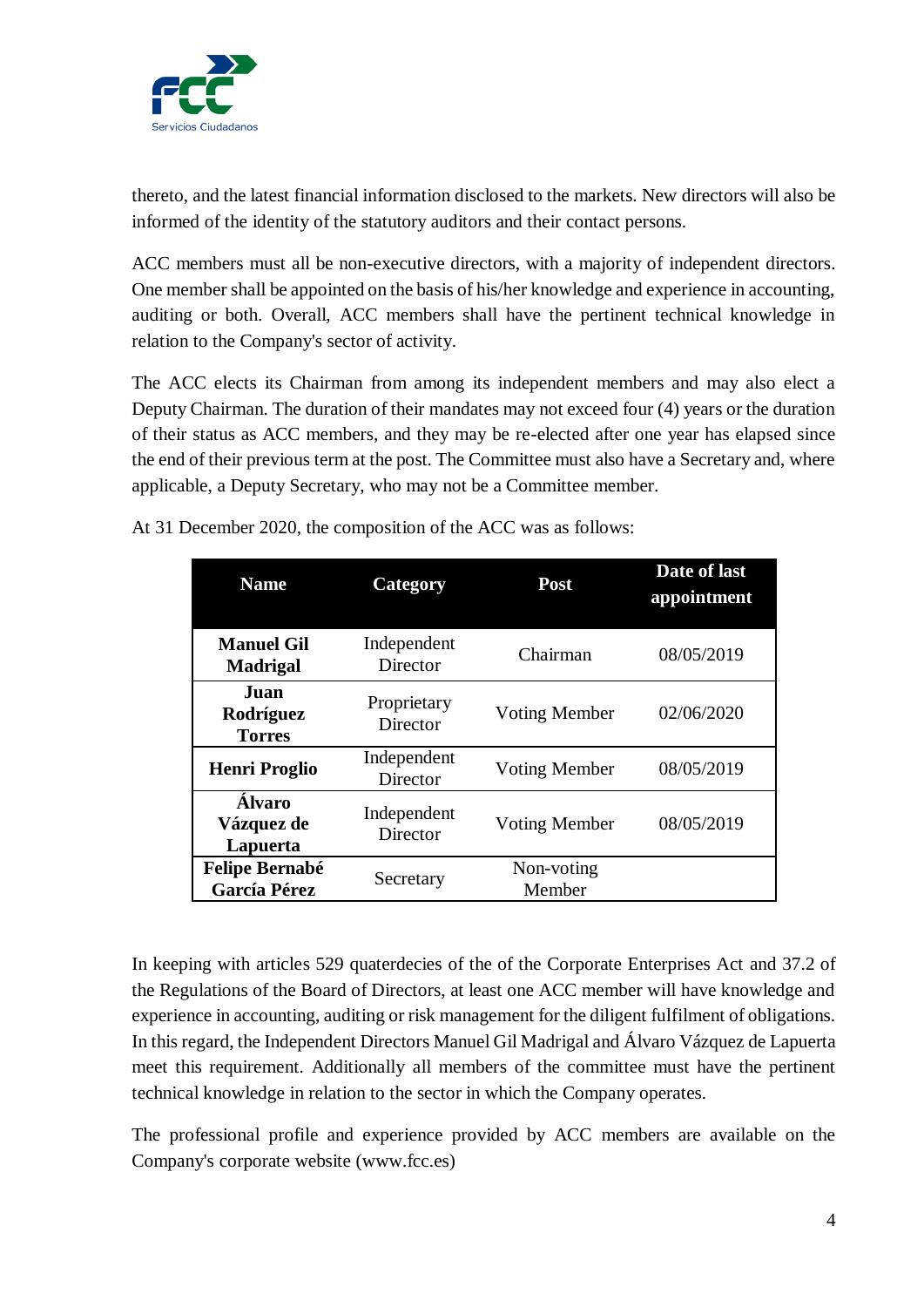

## <span id="page-4-0"></span>**4. FUNCTIONING**

Committee functioning is governed by the following basic principles: responsibility, scepticism, constructive dialogue promoting the freedom of expression and critical thinking of committee members, ongoing dialogue with internal audit, the statutory auditor and management, adequate analytical skills and a capacity to seek and secure external expert advice whenever deeming it to be appropriate.

Article 37.3 of the Regulations of the Board of Directors states that the ACC shall govern its own functioning in accordance with Company Bylaws and the Regulations of the Board of Directors. The ACC Secretary and, where pertinent, the Deputy Secretary, shall assist the Chairman and ensure the proper functioning of the ACC, ensuring that the minutes duly reflect the course of the ACC meetings, the content of the deliberations and resolutions adopted. The Secretary or individual handling that role shall keep the minutes of every meeting and have them signed by the ACC members in attendance.

The ACC shall be a valid quorum when the majority of its members are present in person or by proxy, and its decisions are adopted by absolute majority vote of those present in person or by proxy. In the event of a tie, the Chairman will have the casting vote as prescribed in article 37.4 of the Regulations of the Board of Directors and 40.6 of the Company Bylaws.

The Company Bylaws (article 40.5) and the Regulations of the Board of Directors (article 37.7) contemplate that the ACC shall meet at the discretion of the Chairman, or when convened by two ACC members, as many times as necessary to properly fulfil its functions and at least once every quarter.

Under article 37.5(d) of the Regulations of the Board of Directors, the internal audit function manager submits an annual work plan and directly reports any incidents arising in the implementation thereof to the Committee. Moreover, it is subject to reporting and tracking at the end of every period in a report summarising the activities carried out by the Audit and Control Committee.

# <span id="page-4-1"></span>**5. COMPETENCE**

Pursuant to article 529 *quaterdecies* of the Spanish Corporate Enterprises Act and the Spanish Account Auditing Act, the powers attributed to the ACC are set out in articles 40.4 of the Company Bylaws and 37.5 of the Regulations of the Board of Directors.

The essential function of the ACC is to assist the Board of Directors in its supervisory duties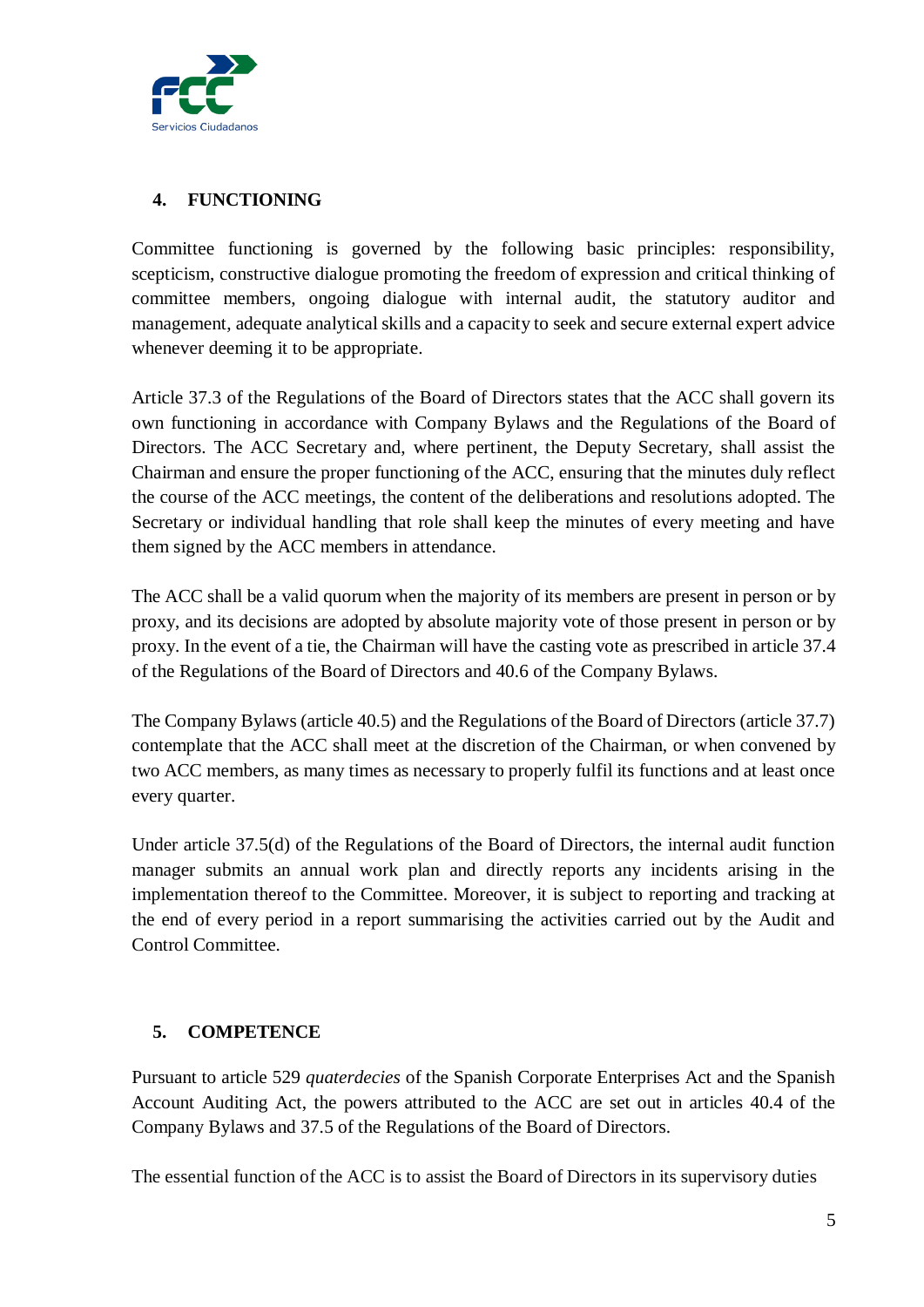

by regularly reviewing matters and engagements, including yet not restricted to the financial reporting process, internal controls and the independence of the statutory auditor.

In particular, yet for the sake of guidance only and without prejudice to any other responsibilities and duties that the Board of Directors may ascribe to it, the ACC has the following purview:

- a) Reporting to the shareholders at the General Meeting regarding matters addressed in relation to the ACC's scope of expertise and, in particular, on audit results, explaining how it has contributed to the integrity of financial reporting and the role that the ACC has had in that process.
- b) Providing a channel of communication between the Board of Directors and the Statutory Auditor of the Company, assessing the results of each audit, and, regarding the Statutory Auditor:
	- (i) submitting proposals to the Board of Directors regarding the selection, appointment, re-election and replacement of statutory auditors, conducting the selection process in accordance with European Union legislation, and handling the terms and conditions of contracts with them;
	- (ii) regularly gleaning information from the statutory auditor regarding the audit plan and the results thereof, safeguarding the independence thereof in the discharge of its duties, and verifying that Senior Management has considered its recommendations;
	- (iii) address matters with the Company's statutory auditor regarding any significant weakness in the internal control system detected during the audit, without compromising the integrity of the auditor's independence.

For this purpose, and where necessary, the ACC may submit recommendations or proposals to the Board of Directors and the corresponding deadline for tracking and follow-up;

(iv)establishing appropriate relations with the statutory auditor to receive information regarding matters that could undermine their independence to be examined by the ACC, questions related to account auditing and, whenever pertinent, the authorisation of services other than banned services, on the terms provided for by the pertinent legislation regulating the activity of statutory auditors insofar as it relates to their independence, and any other communications and notifications contemplated in account auditing legislation and standards;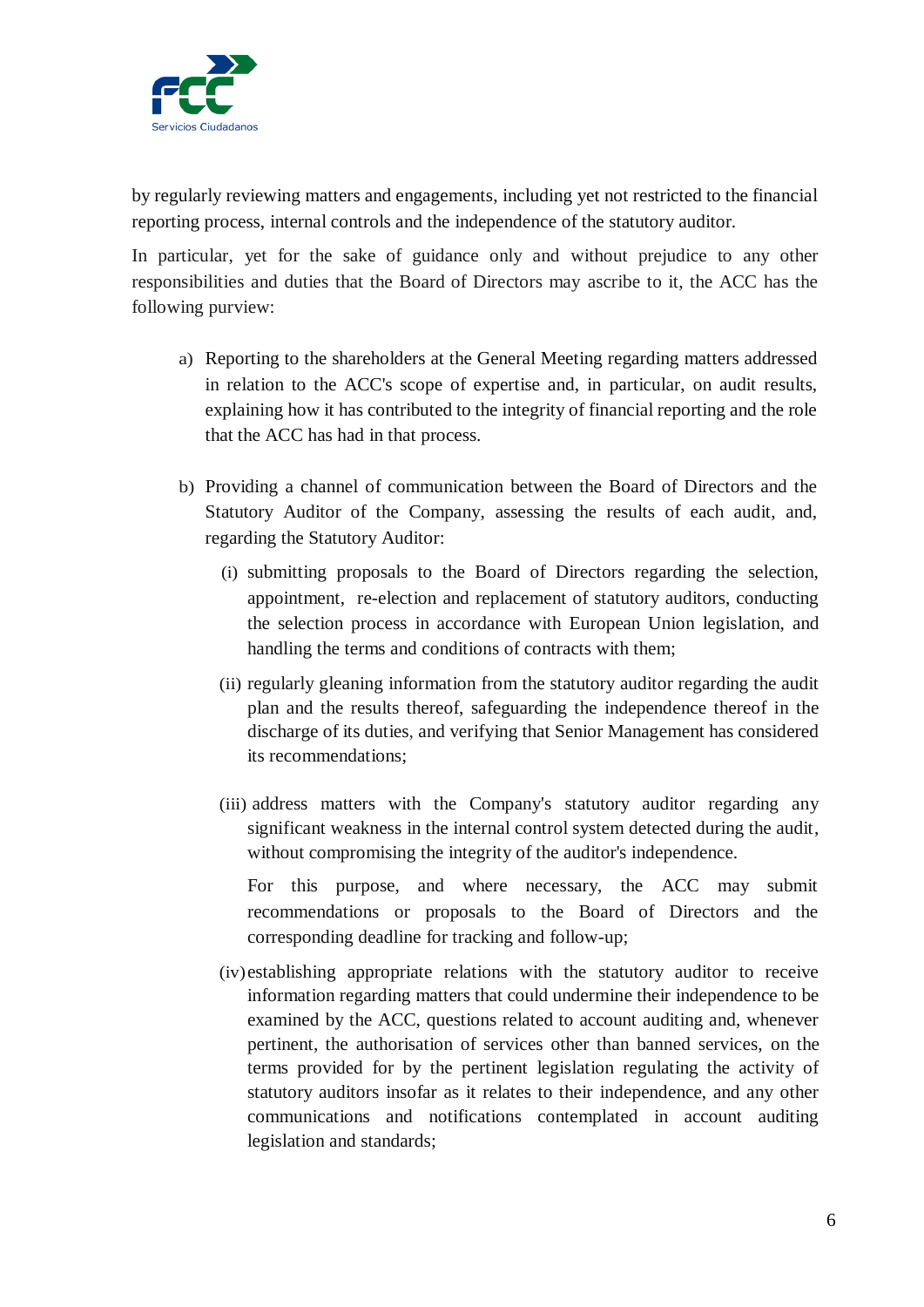

- (v) ensuring the independence of the Statutory Auditor by establishing, in particular, appropriate measures: 1) so that the engagement of advisory and consulting services with the auditor or companies of its group entails no risk to its independence, in which regard the ACC will request and receive from the statutory auditor an annual statement of its independence with respect to the Company or entities directly or indirectly related thereto, and detailed and individualised information on additional services of any sort provided and the corresponding fees received from those entities by the statutory auditor or by persons or entities related thereto, according to the legislation regulating account auditing, and 2) so that the Company can report the change of auditor as a price-sensitive information disclosure to the CNMV accompanied by a statement on the possible existence of disagreements with the departing auditor, and, if so, the nature thereof; and in case of resignation of the external auditor, it must review the underlying circumstances thereof; and
- (vi) ensure that the Company's auditor assumes responsibility for the audits of the companies in the Group.
- c) Issuing an annual report before the statutory auditor's report containing an opinion on whether the independence of the statutory auditors or auditing firms is compromised. This report should in any case contain a reasoned assessment of the provision of all additional services referred to in section b (v) 1) above, considered both individually and as a whole, in addition to statutory audits and how they relate to the requirement of independence or to the regulatory legislation on audits.
- d) Supervision of the Company's internal audit services to ensure that internal information and control systems work properly, in which regard the role responsible for the internal audit function must submit the function's annual work plan to the ACC, directly report incidents arising in the implementation thereof to the ACC, and submit a report at the end of the year regarding its activities to the ACC.
- e) Supervising and analysing the effectiveness of the Company's internal control and risk control and management policy approved by the Board of Directors, ensuring that it identifies at least:
	- (i) the different types of risk that the Company faces, including contingent liabilities and off-balance sheet risks among the financial or economic risks;
	- (ii) setting the risk level that the Company deems to be acceptable;
	- (iii) the measures contemplated for mitigating the impact of the identified risks, should they materialise; and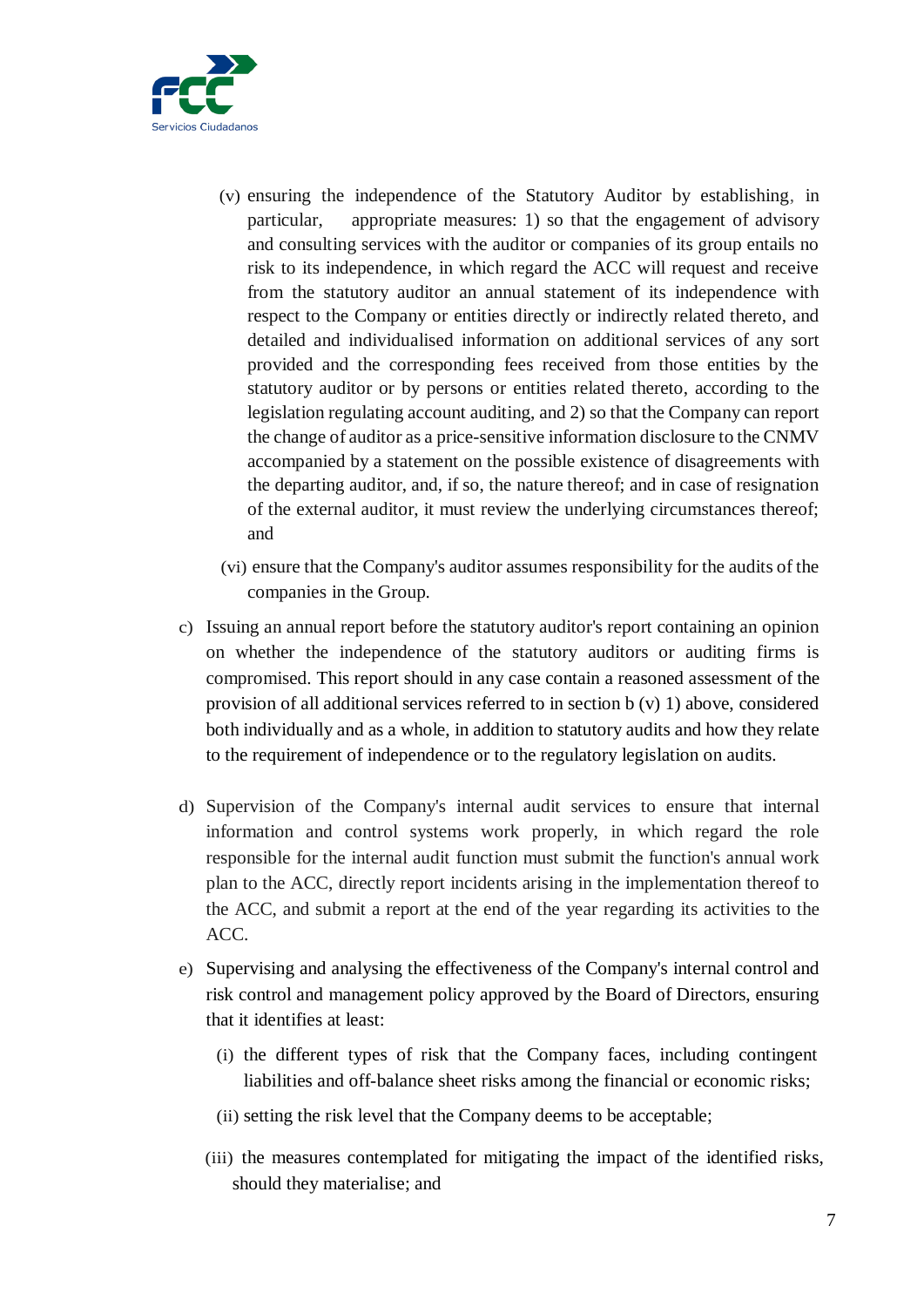

- (iv) the internal information and control systems that will be used to control and manage the cited risks, including contingent liabilities or off-balancesheet risks, and submit them to the Board of Directors for approval.
- f) Supervising the process of drawing up and presenting the Financial Statements and Management Reports, separate and individual, and regular financial reporting disclosed to the markets; and submitting recommendations or proposals to the Board of Directors with a view to safeguarding the integrity thereof; taking steps to ensure compliance with legal requirements and the correct application of generally accepted accounting principles; informing the Board of Directors before it adopts the following decisions:
	- (i) financial information that, as a listed entity, the Company must disclose periodically, ensuring that all interim statements are drawn up with the same accounting criteria as the annual statements and, for that purpose, decide whether the statutory auditor should conduct a limited review; and
	- (ii) the creation of special purpose vehicles or entities registered in tax havens, or the acquisition of ownership interests therein, as well as any other transactions or operations of a similar nature that, given their complexity, could impair the transparency of the FCC Group.
- g) In relation to reporting and internal control systems: (i) supervising the process of drawing up and the integrity of the financial information concerning the Company and, where pertinent, its Group, reviewing compliance with legislative requirements, the appropriate definition of the scope of consolidation, and the correct application of the applicable accounting criteria; (ii) regularly supervising the internal control and risk management systems, including tax-related risks, so that the main risks are identified, managed and sufficiently understood; (iii) ensuring the independence and effectiveness of the internal audit function; proposing the selection, appointment, reelection and removal of the head of the internal audit function, and the budget thereof; receiving periodic information regarding its activities and confirming that senior management considers the conclusions and recommendations of the reports thereof; receiving periodic information from the Response Committee and Management Control and Risk Management Division, respectively, regarding their activities and the operation of internal controls; and (v) ensuring that internal codes of conduct and corporate governance rules comply with legislative requirements and are appropriate for the Company, and reviewing compliance by the individuals affected by such codes and governance rules with their obligations to disclose information to the Company.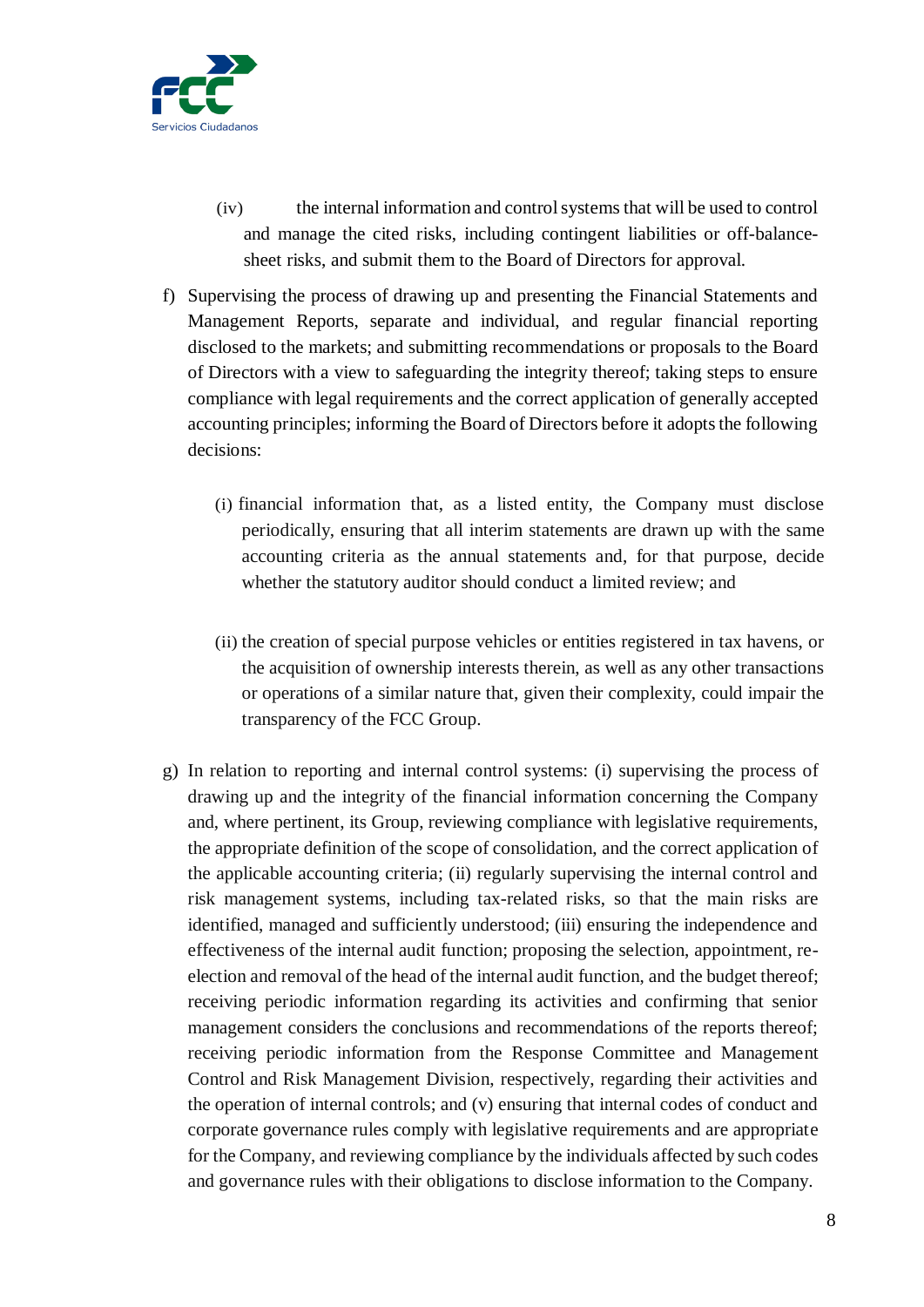

- h) Issuing the reports and proposals as requested by the Board of Directors or Chairman thereof, and any others considered to be pertinent for the proper performance of its functions and, in particular, (i) issuing the report on the proposals to amend these Regulations as established in article 4.3 herein; (ii) deciding in relation to the requests for information that the directors, as established in article 26.3 of these Regulations, submit to this Committee; and (iii) requesting, where pertinent, the incorporation of items onto the Agenda for meetings of the Board of Directors within the time limits and in the manner contemplated in article 34.3 of these Regulations.
- i) Apprising the Board of Directors in advance of all matters contemplated by Law, these Bylaws and the Board Regulations, and, in particular, of:
	- (i)information that the Company is required to periodically disclose, and
	- (ii) the creation or acquisition of interests in special purpose vehicles or entities domiciled in tax havens.

#### <span id="page-8-0"></span>**6. ACTIVITIES**

#### *a) Meetings held.*

The ACC met a total of eight (8) occasions during the financial year 2020, complying with the requirement established in the Company Bylaws (article 40.5) and in the Rules of the Board of Directors (article 37.7) that the ACC meets at least on a quarterly basis.

The following is the ACC calendar of meetings during the financial year 2020:

| <b>First quarter</b> | <b>Second quarter</b> | <b>Third quarter</b> | <b>Fourth quarter</b> |
|----------------------|-----------------------|----------------------|-----------------------|
| 21 January           | 28 April              | 28 July              | 4 November            |
| 27 February          | 2 June                | 8 September          | 15 December           |

The meetings of the ACC are held with the established regulatory notice. The prior and sufficient dedication of its members to analyse and evaluate the information is emphasised, as well as the specific meetings held with internal and external auditors and with members of management. Most ACC members regularly attend the sessions.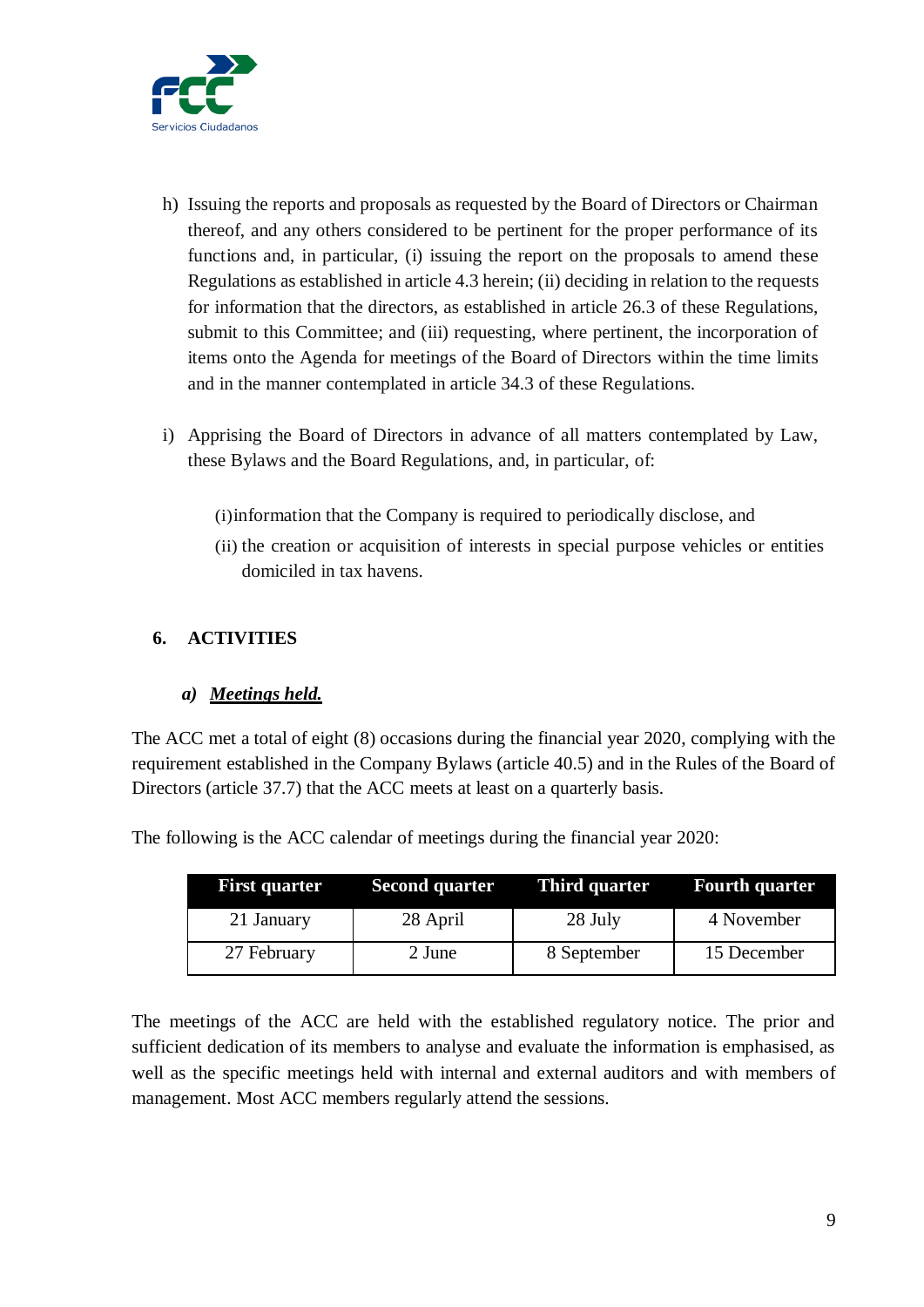

The Company provides the necessary resources to the members of the Committee for the responsible person to take note of the matters to be discussed at the meetings and their active participation in them, as well as for the due performance of the Committee's duties and powers.

In particular, for the effective development of compliance with the functions of the ACC, the members have the right and the duty to gather information from the different executives of the Company and, in particular, from those responsible for the areas of internal governance. Thus, during the financial year 2020, the ACC met with the following executives and professionals in formal meetings:

- General Administration Department, on up to seven meetings.
- General Internal Audits Department, on up to seven meetings.
- General Legal Advice Department, on up to three meetings.
- HR Department, on up to two meetings.
- Tax Department, on up to two meetings.
- *Compliance Officer* of the FCC Group, on up to five meetings.
- Representatives of the audit firm, on up to five meetings.

The ACC duly complies, through its Secretary, with its obligation to record minutes of its meetings, in which their development and the content of the deliberations and the resolutions adopted are duly reflected. The corporate agreements have been adopted unanimously in all cases.

## *b) Significant activities carried out.*

- *(i) With regard to the external audit.*
	- Report on the independence of the accounts auditor for the 2019 business year.
	- Propose the appointment of Ernst & Young, S.L. as the account auditors for FCC and its consolidated group for the 2021, 2022 and 2023 business years to the FCC Board of Directors, for submission to the Ordinary General Shareholders Meeting.

## *(ii) With regard to corporate governance.*

 Submit a favourable report on the FCC Annual Corporate Governance Report for the 2019 business year.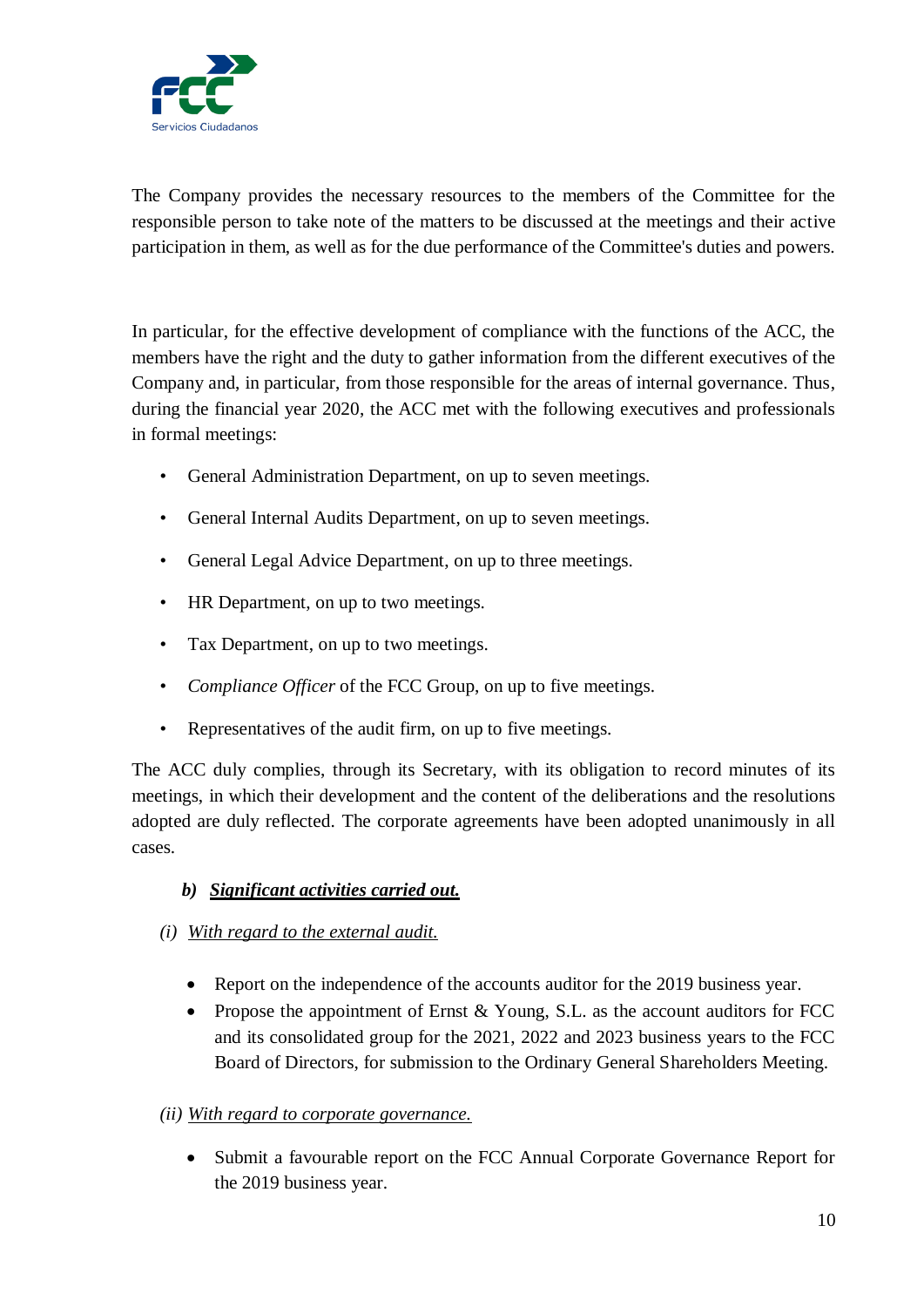

- Submit a favourable report on the changes in the Compliance Model, as well as approving the modification of the FCC Group's Protocol for the prevention and eradication of harassment (workplace and sexual).
- Inform the Board of the approval of the FCC Group's Security and Crisis Management Regulations.
- Submit a favourable report to the Board on the approval of the FCC Group's Bidding Policy.
- Submit the information required by current legislation to the CNMV and the Stock Exchanges.
- Approve the self-assessment report on the operation of the CSC during the 2019 business year.
- Report on the modification in the FCC Group Compliance Model documents proposed by the Group's Compliance Officer.
- Submit a favourable report on the modification of art. 5 of the FCC Board Regulations.

# *(iii) With regard to financial and non-financial information and associated internal control mechanisms.*

- Submit a favourable report on the annual, biannual and quarterly financial information, and on the process for its preparation.
- Submit a favourable report to the Board on the preparation of the financial statements and the management report (individual and consolidated) of FCC for the 2019 business year.
- Submit a favourable report to the Board on the allocation to Legal Reserve and Voluntary Reserves.
- Submit a favourable report to the Board on the FCC status of Non-Financial Information for the 2019 business year.2019.
- Submit a favourable report to the suitability of the information contained in the "Interim Statement" corresponding to the first quarter of 2020, as required by the applicable regulations, recommending its approval by the Board of Directors and its submission to the CNMV and Financial Markets.
- Submit a favourable report on the process of preparing the financial information for the first half of 2020 and the Interim Management Report (first half of 2020), recommending its approval by the Board of Directors and its submission to the CNMV and the Stock Exchanges.
- Submit a favourable report on the process of preparing the consolidated "Interim Management Report" of FCC, referred to in article 11 of Royal Decree 1362/2007,